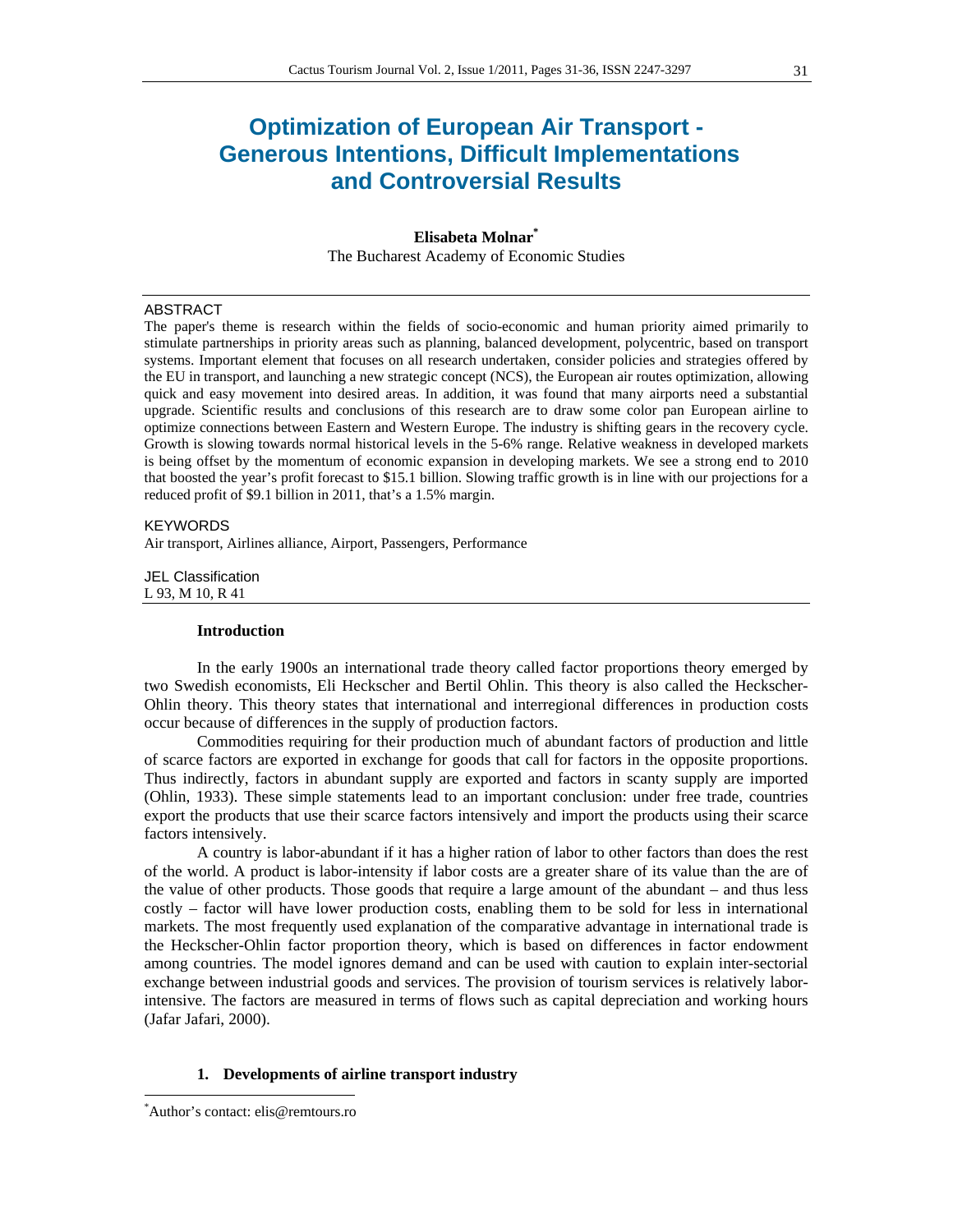At the Paris Convention of 1919, following the First World War, the allied countries decided that nation states would have full sovereignty over their own airspace. Since that time, national governments have been strongly involved in the development of national and international scheduled air transport networks.

From 1947 on, the International Air Transport Association (IATA) (the umbrella organization of the international airlines) set the ticket prices charged by the international airlines at the worldwide IATA traffic conferences. Frequently governments owned their national airlines, or subsidized them heavily. In short, the trinity of the national government, the national airline and the national airport dominated the international air transport markets. Little room was left for competition in the air transport regime of bilateralism (Guillaume Burghout, 2007).

Since the end of the 1970s the international air transport regime has been characterized by continuous deregulation of air transport markets. This trend started with the deregulation of the domestic US air transport market in 1978. Many bilateral air-service agreements were liberalized during the 1980s and 1990s. The United Kingdom–Netherlands agreement of 1984 and the United States–Netherlands agreement of 1992 were the first examples of these 'open skies' agreements between European countries and between the United States and other countries respectively.



**Graph 1: EU-27 monthly passengers carried for 2009 and the first quarter of 2010 (January=100)\***

In 1988 a first 'package' of deregulation measures marked the beginning of the full, multilateral deregulation of the EU air transport market, which was eventually completed in 1997. As a result, airlines are increasingly free to allocate resources in both space and time. The system of bilateral treaties no longer imposes a strict framework for intra-EU airline network development. Airlines can compete freely on ticket prices, frequencies, route networks and service levels. However, much of the extra-EU network is still regulated by means of bilateral air-service agreements.

The regime changes in aviation, have resulted in significant changes for airlines and airports. Close examination of the consequences of deregulation of the US aviation market in 1978 reveals three important issues that existing studies have only addressed in a limited way with respect to the deregulated EU air transport market:

- the reconfiguration of EU airline route networks,
- dynamics in the EU airport hierarchy,
- the consequences for airport planning and development. **2. Economical view of airport**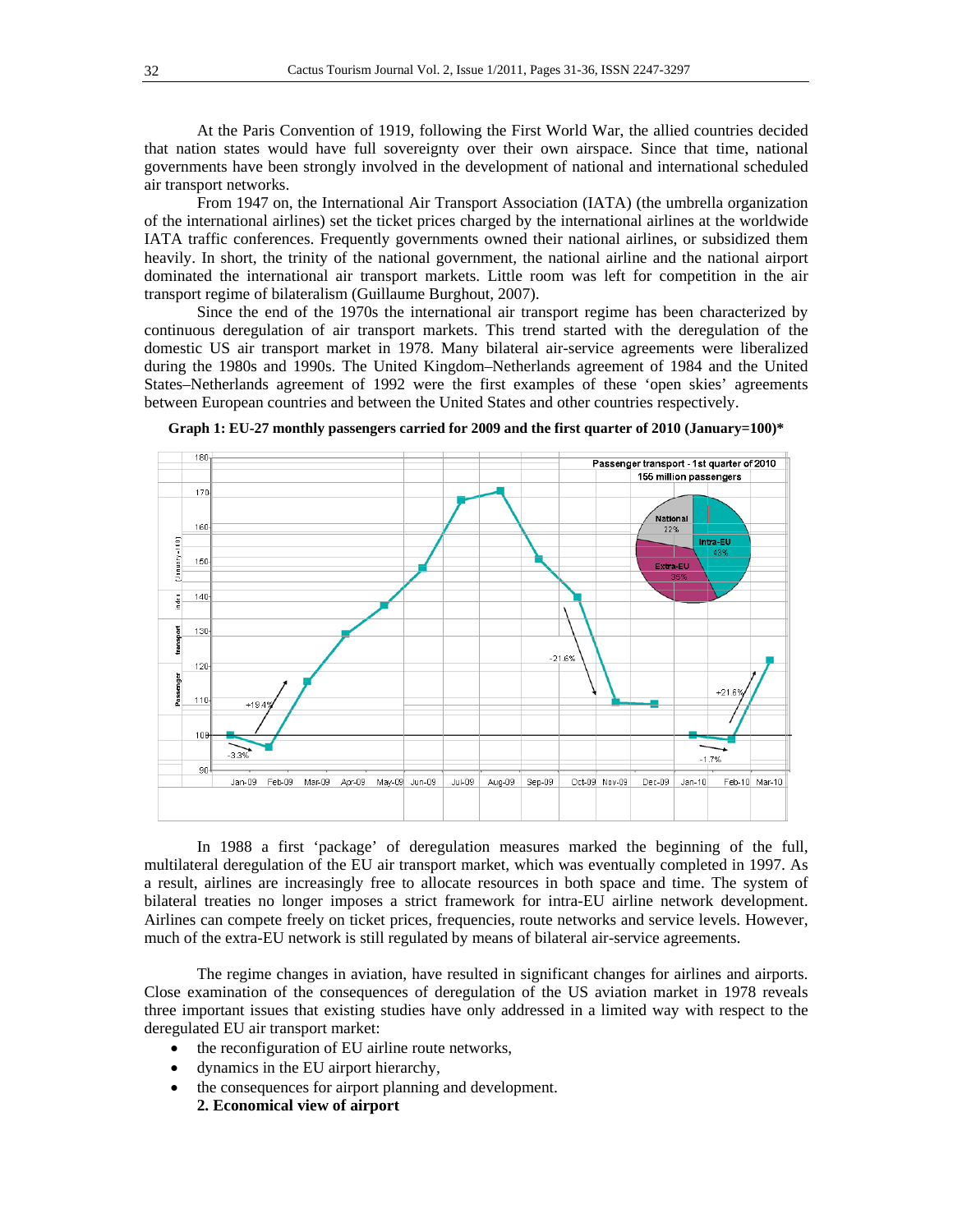Theoretically, since any transport is a derived demand and most users would prefer not to travel in order to undertake a desired activity, transport is only used when the benefits of the activity outweigh the costs of travel. Air transport is used either when it is the only way to derive a net benefit or when it offers the greatest net benefit compared to other modes, this rationale holding for both passengers and freight. The funding constraints and the distortions due to subsidy can be eased by privatization. In some contexts, corporatization can overcome funding limits, but it is becoming more common to consider full privatization as a way of bringing genuine risk capital into airports. The general trend to supporting the ideology of privatization, together with the belief that governments should concentrate on then - core strengths of legislating rather than managing airlines and airports, is causing a similar change in the role of institutions towards airports. There is an even greater possibility of airports having and abusing monopoly positions than with airlines, so the institutional role has to change from planning and facilitating to regulating profits (R. Caves, G. Gosling, 1999).





International routes were regulated economically for much the same reasons, with most countries subsiding their flag carriers very heavily, fearing that stronger countries' airlines would capture larger market shares. The international regulations were based on the International Conference for Air Navigation in 1919 which was reinterpreted in 1944 by the Chicago Convention on Civil Aviation which brought the International Civil Aviation Organization into being in 1947. Among other things, members agreed to Freedoms of the Air, allowing the carriage of traffic between countries by the airlines of those countries (third and fourth freedoms).

Additional agreements, often of a bilateral nature, laid down more specific conditions. Those bilateral Air Service Agreements (ASA) often contained pooling arrangements between the licensed carriers which effectively stopped all competition except for the rare event when fifth freedom rights were granted to a carrier from a third country to carry traffic in the market. In general, each country took an equal share of the capacity on a route and operated some pooling of revenue. There were usually restrictions on the number of gateways which could be used. In return, as well as showing the flag abroad, the airlines were often expected to provide domestic services, often with uneconomic fare levels to meet social goals. They were also used as instruments of government policy, including their use for defense reserves, as a source of employment and as a showcase of a country's technological capability.

The funding constraints and the distortions due to subsidy can be eased by privatization. In some contexts, corporatization can overcome funding limits, but it is becoming more common to consider full privatization as a way of bringing genuine risk capital into airports. The general trend to supporting the ideology of privatization, together with the belief that governments should concentrate on then - core strengths of legislating rather than managing airlines and airports, is causing a similar change in the role of institutions towards airports. There is an even greater possibility of airports having and abusing monopoly positions than with airlines, so the institutional role has to change from planning and facilitating to regulating profits (R. Caves, G. Gosling, 1999).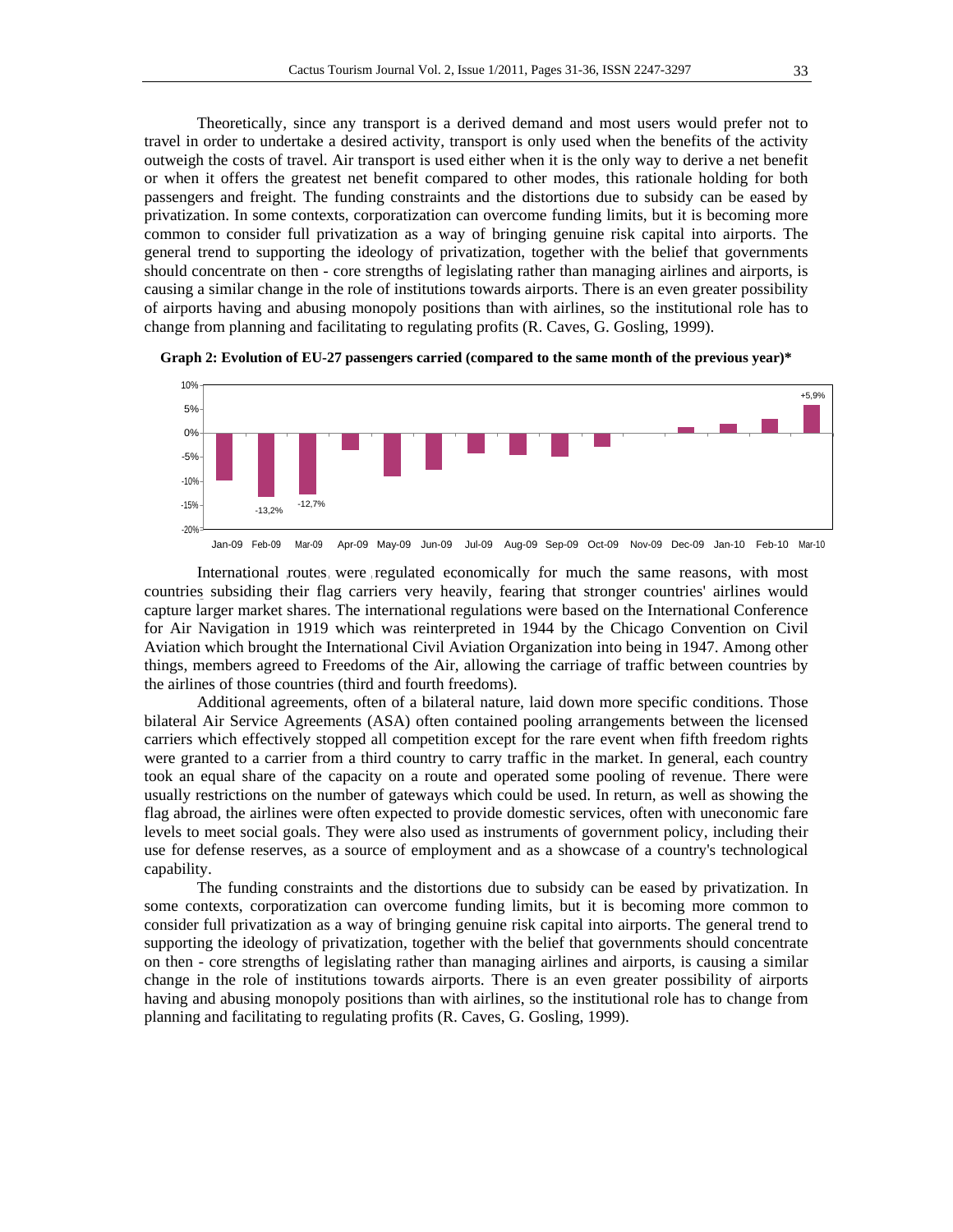## **3. Airline alliances**

The emergence of the international alliances occurred after the market deregulation. The alliances affect the major activities of the carriers depending on the type and level of alliance. Networks could be integrated into different forms by incorporating the departures/arrivals of a partner carrier. The major objective is to add as many destinations as possible by accessing the connection system of the partners. The reasons for creating the alliances are *air-political*, i.e. the airline has no traffic rights and is precluded from controlling a foreign carrier that has this right; *economical*, e.g. its costs or fleet are unsuitable for that market; *infrastructural*, e.g. slots are not available; or *financialrelated*, e.g. the airline has insufficient resources to develop new markets. For an airline, the benefits are the same as adopting a hub and spoke network: cost factors, demand factors and entry deterrence. By entering into an alliance, a carrier can increase market densities and reduce fixed costs in the markets with, for example, a code-sharing agreement.

This form of alliance confers a strategic advantage by allowing the partners to commit credibly to grater outputs, and the strategic effects arising from the elimination of the doublemarginalization problem in vertical integration. The horizontal alliances reduce competition not only in the market where prior competition between the partners takes place, but also in the other markets of the alliance network. The hybrid alliance is a mix of vertical and horizontal alliances and it is likely to have both pro- and anti-competitive effects.



Figure 1. Different forms of alliances (A. Cento, 2009)

Attempting to define alliance success can be rather tricky as success is a very subjective concept. Indeed, success has a different meaning to different firms at different times. Success of a collaborative venture could mean survival to the ailing company or could be synonymous to market domination to the strong firm. The British Airways-US Airways alliance was a perfect example of how the meaning of alliance success could diverge between partners. At the time of the formation of alliances to British Airways, success was measured by the degree of access to the US domestic market while to US Airways, success was to avoid bankruptcy by benefiting from a cash injection. However, over time the position of the carriers changed and eventually their alliance, following British Airways announcement of possible partnership with American Airlines, was terminated in 1997 (A. Bissessur, F. Alamdari, 1998).

The existence of an alliance has a positive impact on passengers. Passenger of alliance benefits are multiple: the flight can be made with any member of the alliance; passengers benefits of standardized services of company; the air fares in alliance are in favor of passenger, more facilities offered to passengers in the alliance, etc. Besides the economic benefits of the alliance results from production, the effects of "alliance" are collected a psychological level with positive influence in marketing and sales, which is reflected in economic results. Standardization of services in the alliance has an important role in optimizing the costs. The companies will use the same communication and reservation systems reduced the technical costs of these departments.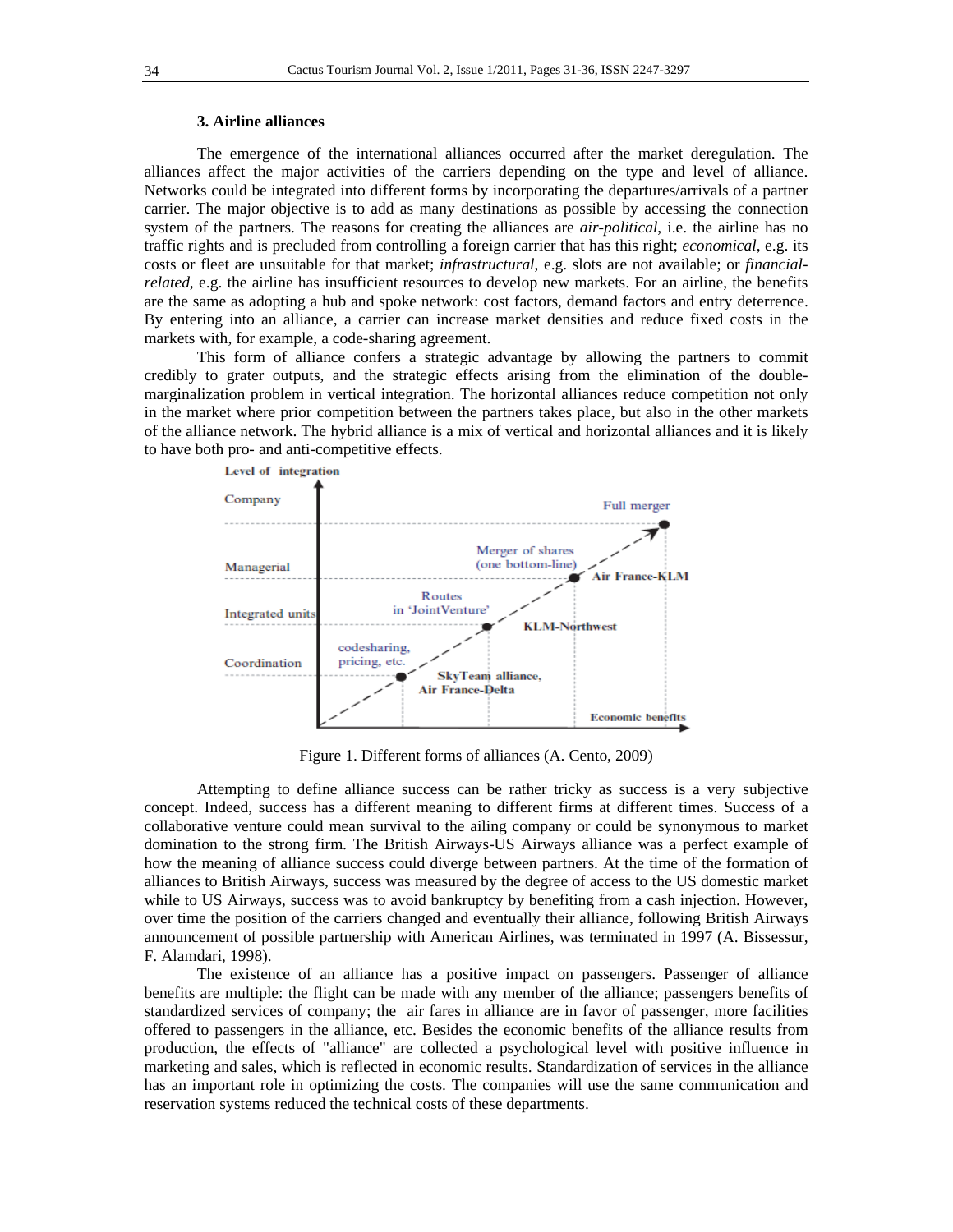#### **4. Implications, limitations and performance of existing routes**

Western European experiences show that air as part of a whole system of traffic, being in competition with road and air travel mode can have a significant rate only if the passenger can be delivered at speeds of at least 180km / h (Fengler W., Platzer G., 2006, p. 1). Most companies are considering inflatable railway line to decide how to use the infrastructure (Bussieck M. R., et al., 1997, p. 415). Opening to competition of international passenger services, which includes the right to pick up passengers at any station located on the route of an international service and set them down at another station, including stations located in the same Member State, has implications for the organization and financing of air passenger transport services provided under a public service contract. Member States of the European Union (EU) should be able to limit the right of market access where it would endanger the economic balance of public service contracts concluded between the state and the controller (Elijah E., 2010, p. 52).

In the case of air passenger transport analysis is carried out in three directions and involves:

- requirements analysis with implications to the basic geographic (location of targets) for current and future economic situation (industry, agriculture, tourism, education, culture and social situation.
- geographical restrictions (status of environment) within the legal and political resources.
- analysis of performance through quality indicators, quantitative indicators of safety and comfort.

The level of international air travel is now 4% above the pre-recession peak of early 2008. All regions, except Africa, reported a slowing in year-on-year growth rates from October to November. Europe's carriers recorded 7.3% growth in passenger traffic, below the 9.4% recorded in October. Overall travel performed by the region's carriers is only slightly ahead of the pre-recession levels of early 2008. In absolute terms there was a 1.7% fall in traffic volumes for the region's carriers between October and November. Industrial labor action and adverse weather conditions particularly affected Europe's carriers at the very end of the month.

The year-end 2010, holiday season has been tough for travelers and for airlines. Exceptionally adverse weather conditions in Europe and the US resulted in travel chaos. Passengers were inconvenienced. Airlines saw lost revenues and saw costs rise. As the backlogs of stranded passengers clear and the situation normalizes, there are two opportunities that must not be lost. The first is to learn and apply lessons from this difficult season so that all stakeholders in the industry's infrastructure are better prepared for future exceptional situations.

The second opportunity is to evaluate the regulatory world in which aviation operates. In 2010, the Icelandic volcano and the year-end adverse weather made the value of air transport crystal clear. Modern life and the global economy depend on aviation. Whether you are a business person operating in the global market, families keeping in touch across distances or heads-of-state on important foreign missions, aviation is critical.

## **Conclusion**

Concerning the impact of Low Cost Carriers (LCCs) on consumer behavior, LCCs have redrawn the air travel landscape. They have opened travel to groups that could not previously afford it. By using regional airports, LCCs have also started to compete with traditional rail networks in many markets. Certainly in developed countries, international travel is no longer reserved for the rich, and it is increasingly viewed as a right rather than a luxury. LCCs have enabled businesses to significantly cut the costs of international travel and facilitate more face-to-face meetings. Many businesses have formalised cost-cutting measures which demand that employees travel within limited budgets. Although the impact of LCCs has traditionally been limited to short- haul routes, they look set to extend into longer-haul journeys, with a more extensive service, offering greater comfort than is currently offered on existing short-haul itineraries. Regarding the new developments of airline transport industry, Aircraft design is evolving in ways that will change the customer's journey. For example, larger aircraft will allow greater passenger comfort, small aircraft will give greater flexibility on routes, and more efficient technologies will enable airlines to fly cleaner, quieter and further. The 555 passenger, two-tier Airbus A380 has 49% more floor space yet only 35% more seating than the